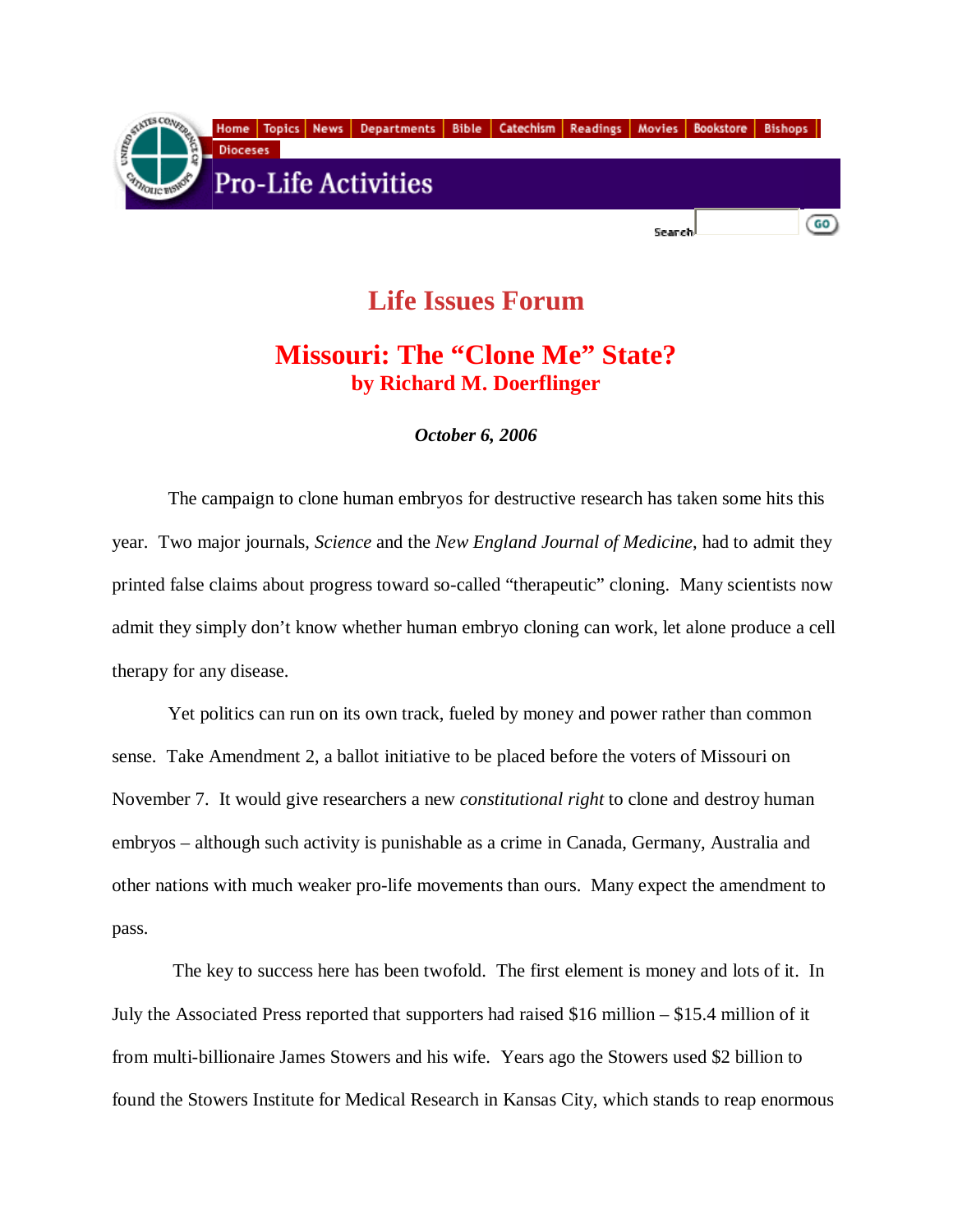benefits if Missouri becomes the cloning capital of the world. One is tempted to say that the man who has everything now wants to buy a state constitution to protect his interests.

 The other key is sheer misinformation, spread through the media using those millions of dollars. Voters in the "show-me state" are being shown a fabric of illusions. Let me name three of those illusions.

 First, Amendment 2 claims to ban any attempt to "clone a human being." But it defines "clone a human being" as using an already-cloned human embryo to initiate a pregnancy that could result in "the creation of a human fetus" or "the birth of a human being." Since the medical definition of "fetus" begins after the eighth week of development, this creates a large window to clone and grow human embryos and then kill them. The fake ban on "cloning" is really a mandate for abortion by the eighth week.

 Second, the amendment says it allows only "stem cell research permitted under federal law." The unwary will think this means real limits, since the federal government does not fund research destroying human embryos. But – surprise! – the amendment defines "permitted under federal law" to mean actions that federal law does not *prohibit* even in the private sector. This means you can do almost anything, since virtually all federal laws against lethal human experimentation deal only with funding. There is no federal law against murdering adults for their stem cells, only state laws. This constitutional amendment would nullify Missouri's state laws, to the extent that they get in the way of "stem cell research."

 Third, the web site promoting this "stem cell research and cures initiative" declares that "over 70 diseases and injuries could benefit from stem cell research." In fact patients with over 70 conditions *have* been shown in peer-reviewed journals to benefit from stem cells – but these treatments all use *adult* stem cells, which supporters of Amendment 2 wrongly dismiss as having